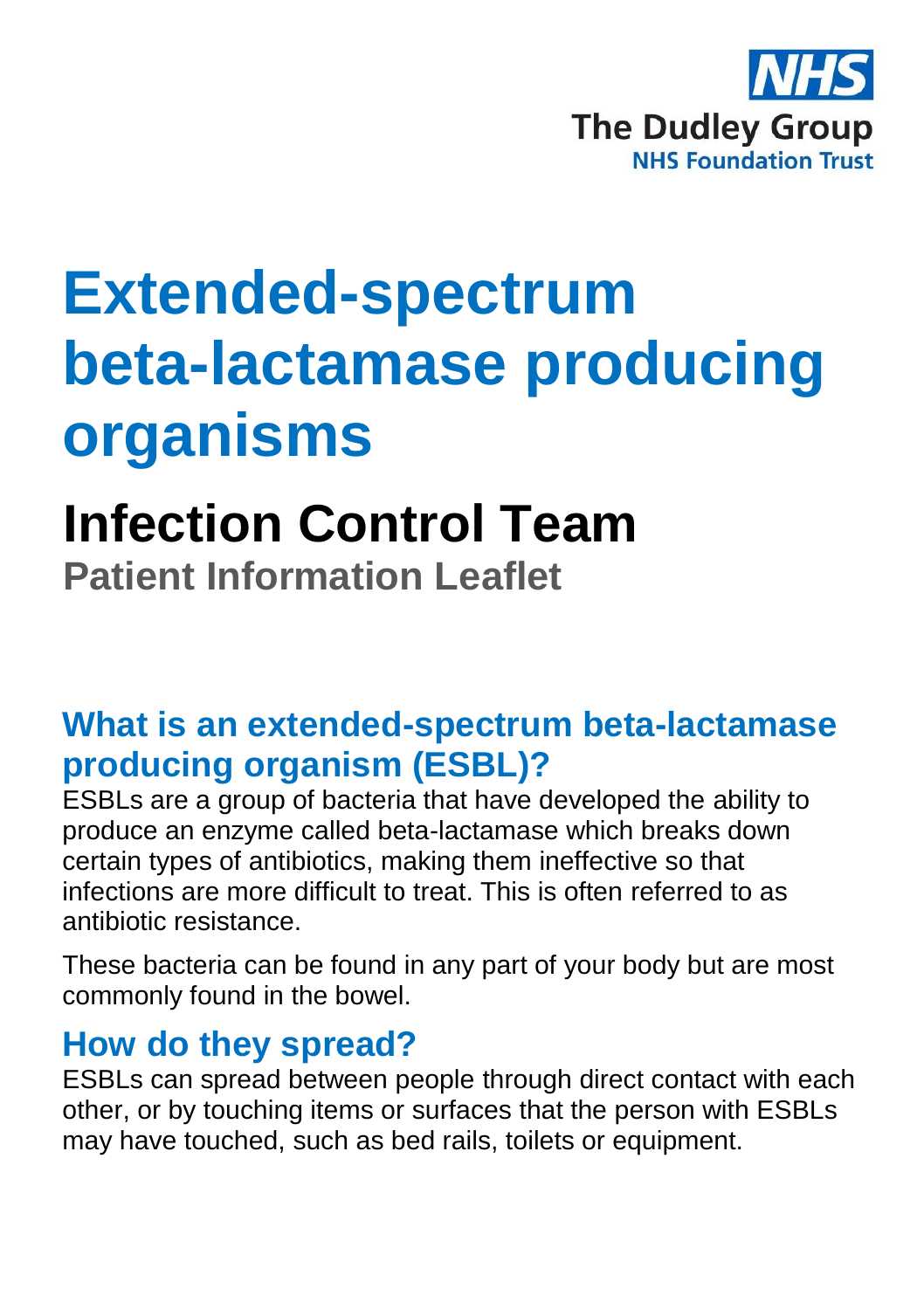#### **How can it affect me?**

Sometimes, you may have the bacteria in your body but do not feel unwell. This is called 'colonisation' as you have no signs of infection. Infections caused by an ESBL producing bacteria usually occur in the urine, but they can also occur in other parts of the body.

If you have an infection from ESBL producing bacteria, you may be transferred to a single room so your care can be managed correctly and to prevent spread to other patients. You can go home when you feel well.

#### **Can it be treated?**

Yes. Although the bacteria are resistant to many antibiotics, treatment options for infections are still available, and these will be discussed with you by your doctor.

If you are colonised by the bacteria but do not feel unwell, you may not require any treatment for it.

### **Can I help stop the spread of infection?**

You can help prevent the spread of infection whilst in hospital by remembering some simple steps:

- Frequent hand washing is very important amongst staff, visitors and patients.
- After you have been to the toilet, and before you eat or drink, wash your hands.
- If you need help, ask a member of staff. Staff and visitors will be asked to clean their hands on entering and leaving your room. Please encourage them to do it.
- Please do not allow visitors to sit or lie on your bed or to use the patient toilets.
- Due to the many different types of infection in hospital, it is important that you do not visit patients or other parts of the hospital.

If you have any worries or concerns regarding your care, do not hesitate to ask someone for advice.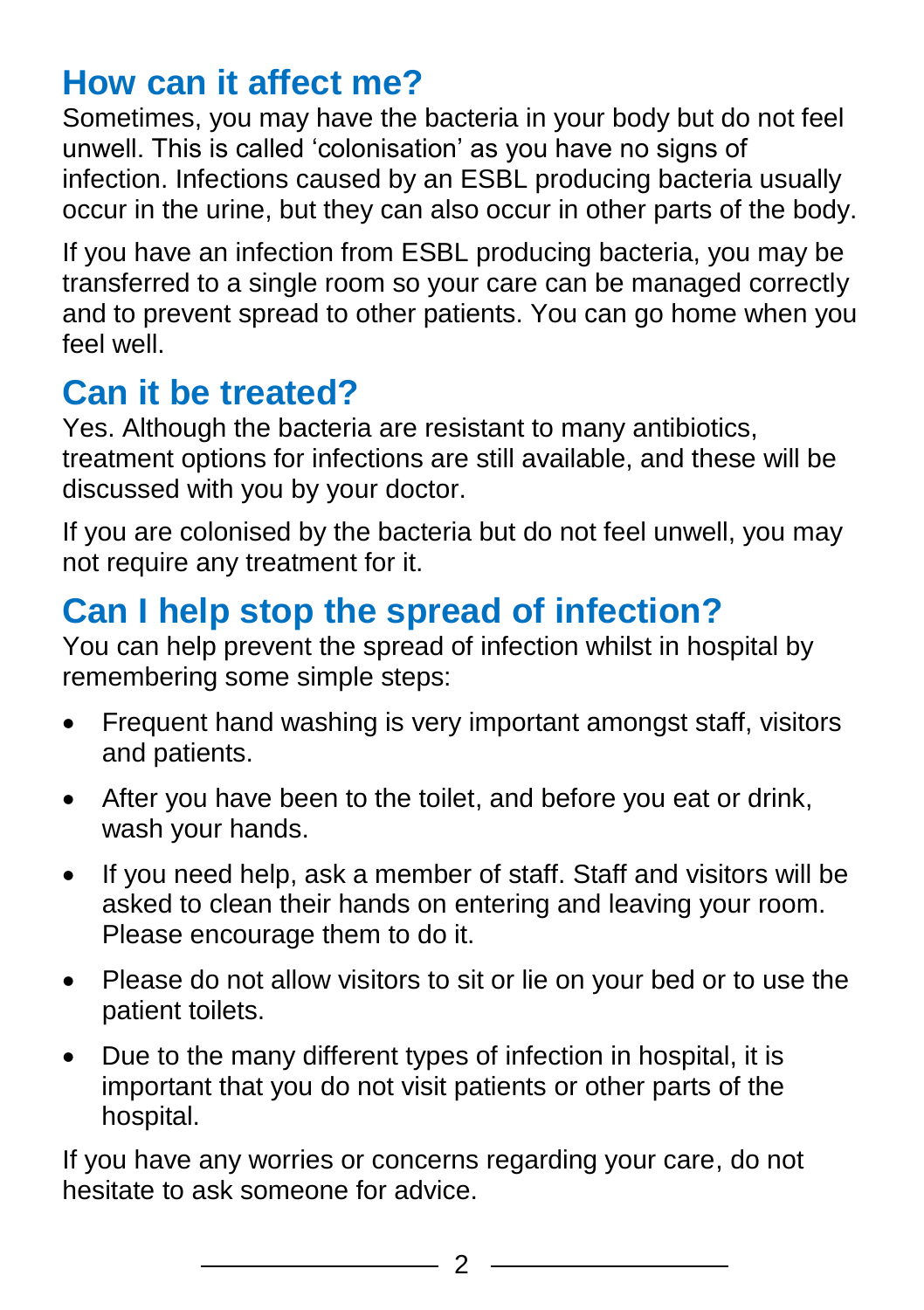#### **Where can I get more information?**

- Ask a member of your medical and nursing team.
- Contact the Infection Control Team on 01384 244174 (9am to 5pm, Monday to Friday).
- Alternatively, further information can be obtained from the Health Protection Agency website: [www.hpa.org.uk](http://www.hpa.org.uk/)

If you have any questions, or if there is anything you do not understand about this leaflet, please contact:

Infection Control Team on 01384 244174 (8.30am to 5pm, Monday to Friday)

Russells Hall Hospital switchboard number: 01384 456111

#### **This leaflet can be downloaded or printed from:**

<http://dgft.nhs.uk/patients-and-visitors/patient-information-leaflets/>

If you have any feedback on this patient information leaflet, please email dgft.patient.information@nhs.net